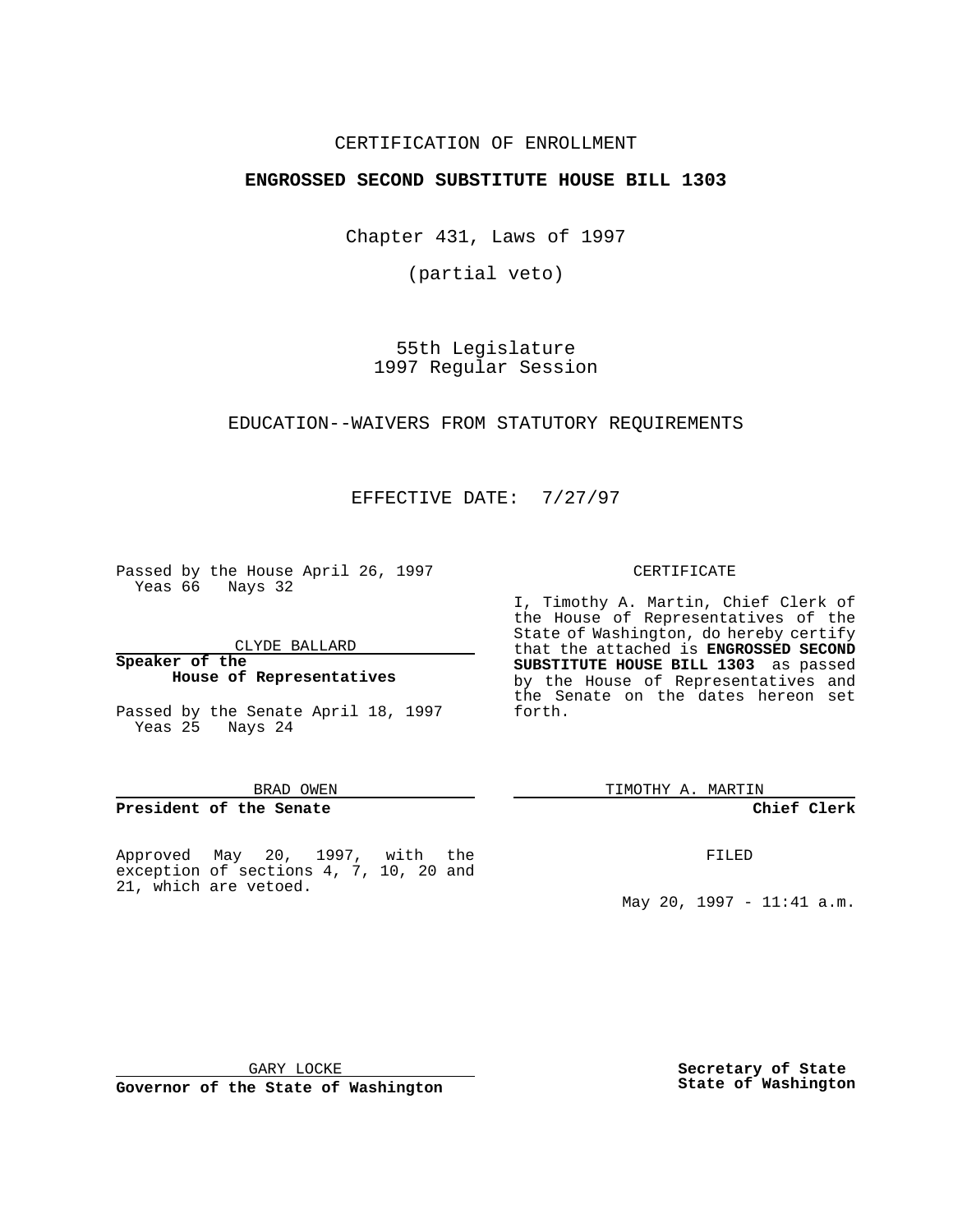# **ENGROSSED SECOND SUBSTITUTE HOUSE BILL 1303** \_\_\_\_\_\_\_\_\_\_\_\_\_\_\_\_\_\_\_\_\_\_\_\_\_\_\_\_\_\_\_\_\_\_\_\_\_\_\_\_\_\_\_\_\_\_\_

\_\_\_\_\_\_\_\_\_\_\_\_\_\_\_\_\_\_\_\_\_\_\_\_\_\_\_\_\_\_\_\_\_\_\_\_\_\_\_\_\_\_\_\_\_\_\_

## AS AMENDED BY THE SENATE

Passed Legislature - 1997 Regular Session

#### **State of Washington 55th Legislature 1997 Regular Session**

**By** House Committee on Appropriations (originally sponsored by Representatives Hickel, Johnson, Talcott, Smith, Backlund, McMorris, Radcliff, Thompson, Clements, Sheahan, B. Thomas, D. Schmidt, L. Thomas, Huff, Crouse, Robertson, Schoesler, Pennington, Cooke, Sullivan, Mitchell, Kastama, Dyer, Cairnes, Sump, Sterk, McDonald and Koster)

Read first time 03/05/97.

 AN ACT Relating to education; amending RCW 28A.405.100, 41.59.935, and 28A.630.945; adding new sections to chapter 28A.320 RCW; adding a new section to chapter 28A.150 RCW; adding a new section to chapter 28A.155 RCW; adding a new section to chapter 28A.165 RCW; adding a new section to chapter 28A.175 RCW; adding a new section to chapter 28A.180 RCW; adding a new section to chapter 28A.185 RCW; adding a new section to chapter 28A.220 RCW; adding a new section to chapter 28A.225 RCW; adding a new section to chapter 28A.230 RCW; adding a new section to chapter 28A.235 RCW; adding a new section to chapter 28A.300 RCW; adding a new section to chapter 28A.305 RCW; adding a new section to chapter 28A.330 RCW; adding a new section to chapter 28A.400 RCW; adding a new section to chapter 28A.405 RCW; adding a new section to chapter 28A.600 RCW; adding a new section to chapter 28A.640 RCW; creating new sections; and providing expiration dates.

15 BE IT ENACTED BY THE LEGISLATURE OF THE STATE OF WASHINGTON:

 NEW SECTION. **Sec. 1.** As we face a more complex society and increasing demands are placed on schools and the educational services they provide for children, it is important that school districts are provided with flexibility to determine how best to work within their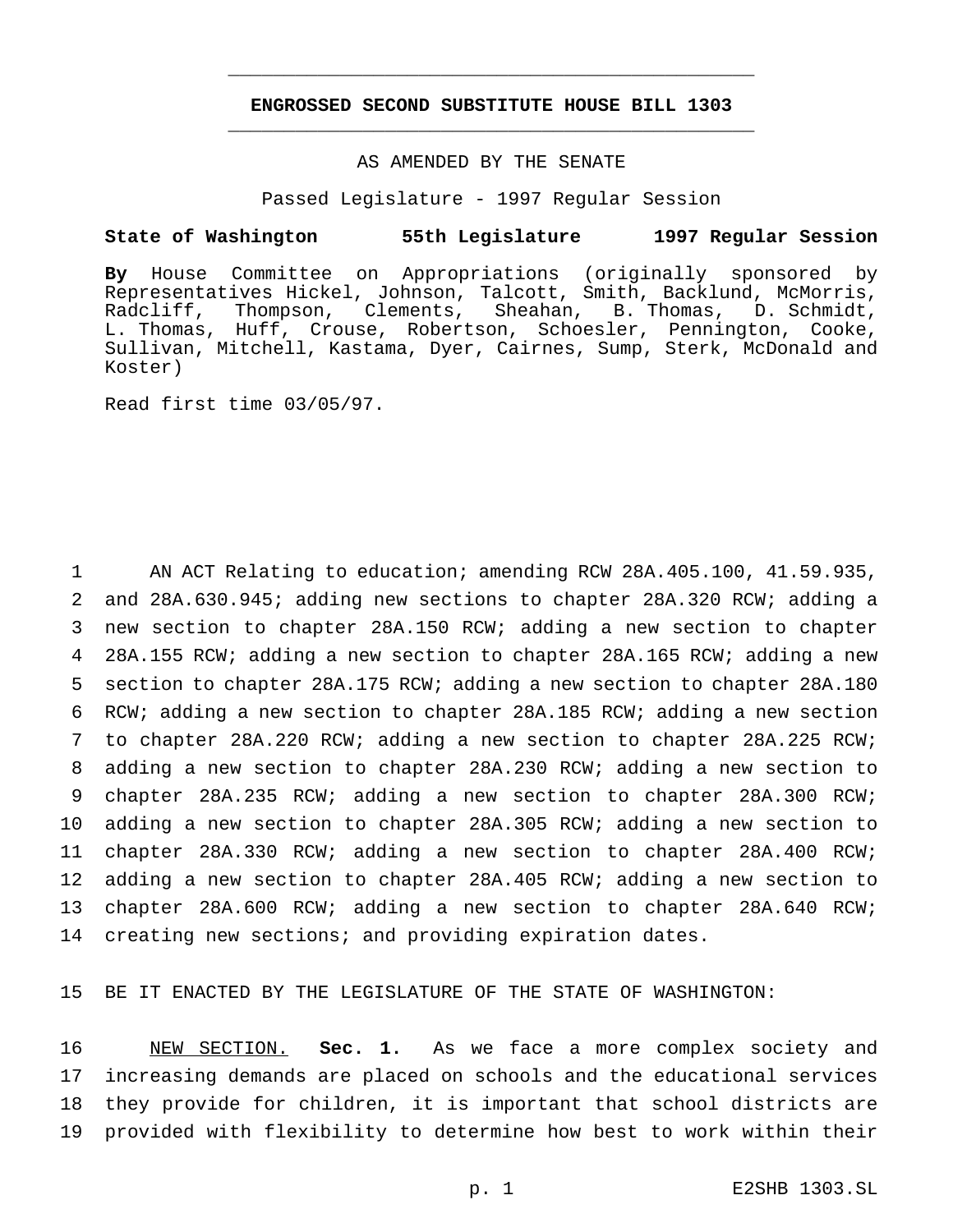communities to ensure students are meeting high academic standards. It is the intent of the legislature to allow schools to approach their educational mission with both increased flexibility and accountability that will assist them in better meeting the needs of the students in their district.

 NEW SECTION. **Sec. 2.** A new section is added to chapter 28A.320 RCW to read as follows:

 (1) As provided in sections 3 through 20 of this act, the board of directors of each school district may grant waivers, or partial waivers, of state laws and rules to schools within the district. The school board shall grant waivers in accordance with this section.

 (2) To apply for waivers, a school principal must prepare an application to the board of directors that identifies which laws and rules are being requested for waiver and the rationale for the request. The rationale must identify how granting the waivers will improve student learning or the delivery of education services in the school. The application must include evidence that the school's teachers, classified employees, site council, parents, and students, as appropriate, are committed to working cooperatively in implementing the waiver.

 (3) The school board shall provide for public review and comment regarding the waiver request.

 (4) The duration, renewal, and rescission of the waivers shall be determined by the school district board of directors. The renewal of a waiver shall be subject to the review process by the superintendent of public instruction and the state board of education as provided in subsection (7) of this section.

(5) The following may not be waived:

 (a) Laws and rules pertaining to health, safety, and civil rights; (b) Provisions of the basic education act relating to certificated instructional staff ratios, RCW 28A.150.100, except for waivers provided in accordance with RCW 28A.630.945; goals, RCW 28A.150.210; funding allocations, formulas, and definitions, RCW 28A.150.250 and 28A.150.260, except for waivers provided in accordance with RCW 28A.150.250; and salary and compensation minimum amounts and limitations, RCW 28A.400.200;

 (c) The essential academic learning requirements being developed by the commission on student learning in RCW 28A.630.885;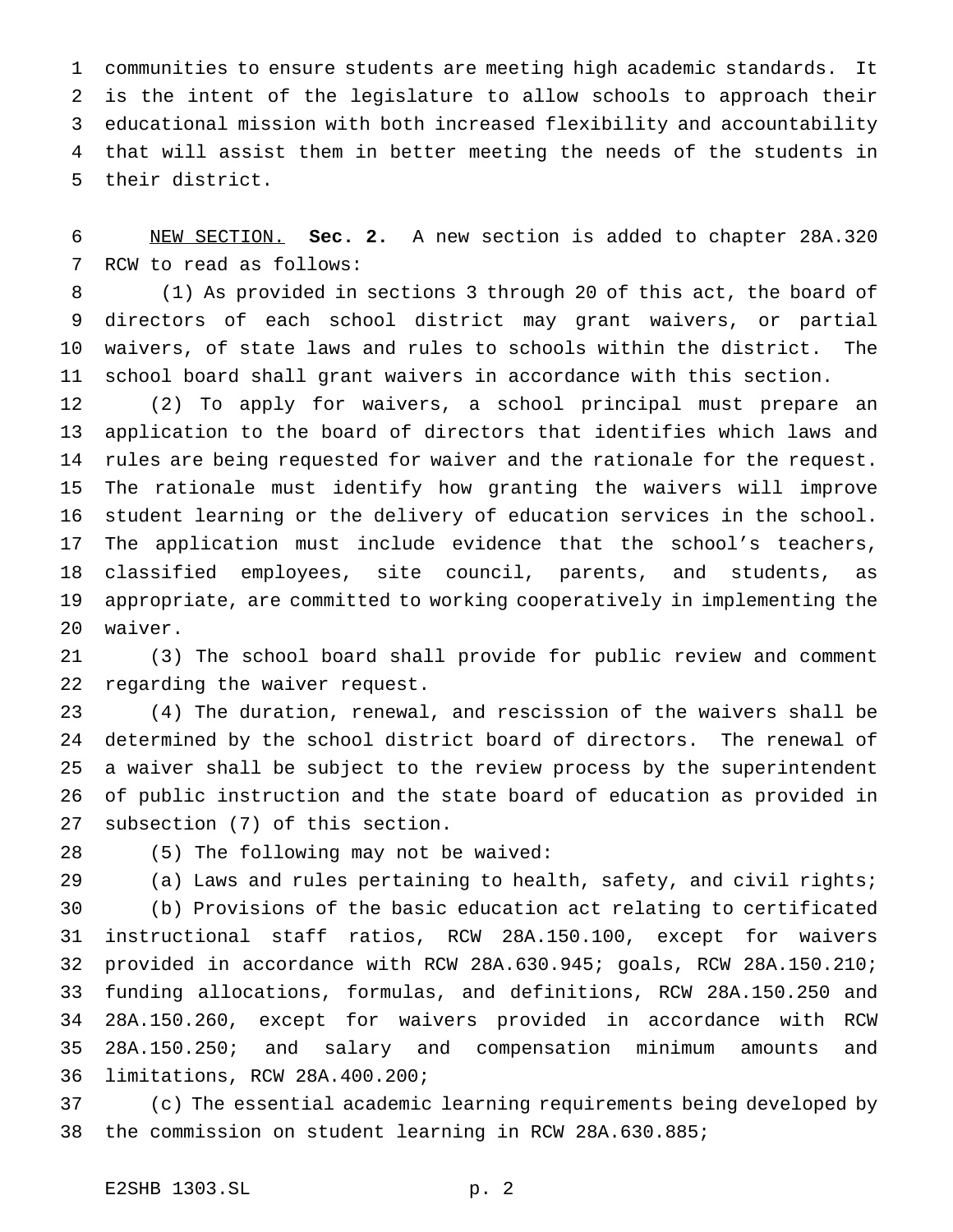(d) The assessment, accountability, and reporting requirements in RCW 28A.230.190, the fourth grade standardized test; RCW 28A.230.230, the eighth grade standardized test; RCW 28A.230.240, the eleventh grade standardized test; RCW 28A.630.885, assessment requirements as developed by the commission on student learning; and RCW 28A.320.205, the annual performance report;

 (e) Requirements in RCW 28A.150.220 pertaining to the total number of program hours that must be offered, except for waivers provided in accordance with RCW 28A.305.140;

 (f) State and federal financial reporting and auditing requirements;

(g) State constitutional requirements; and

(h) Certification and other requirements in chapter 28A.410 RCW.

 (6) A school district may not include provisions in a collective bargaining agreement that limit the district's authority to grant waivers under this section.

 (7) School district boards of directors granting waivers to state laws and rules shall certify to the superintendent of public instruction that they have a waiver review process in effect and shall transmit to the superintendent of public instruction and the state board of education a list of laws and rules that have been waived in accordance with this section and a description of the process used in considering the waivers. The superintendent of public instruction and the state board of education shall review the waivers of state laws and rules within their respective jurisdictions. The waivers shall be approved by the superintendent of public instruction or the state board of education, as appropriate, if the school district board of directors complied with the requirements of this section. The superintendent of public instruction or state board of education, as appropriate, shall approve or deny the waiver request, in whole or in part, within forty calendar days of receiving the list of waivers. If the district receives no response from either the superintendent of public instruction or the state board of education after forty days, the waiver shall be deemed uncontested. If a waiver is contested by the superintendent of public instruction or the state board of education, either as appropriate, may make recommendations to the district that will assist the district in accomplishing the goal sought through the waiver. The state board of education may delegate the responsibility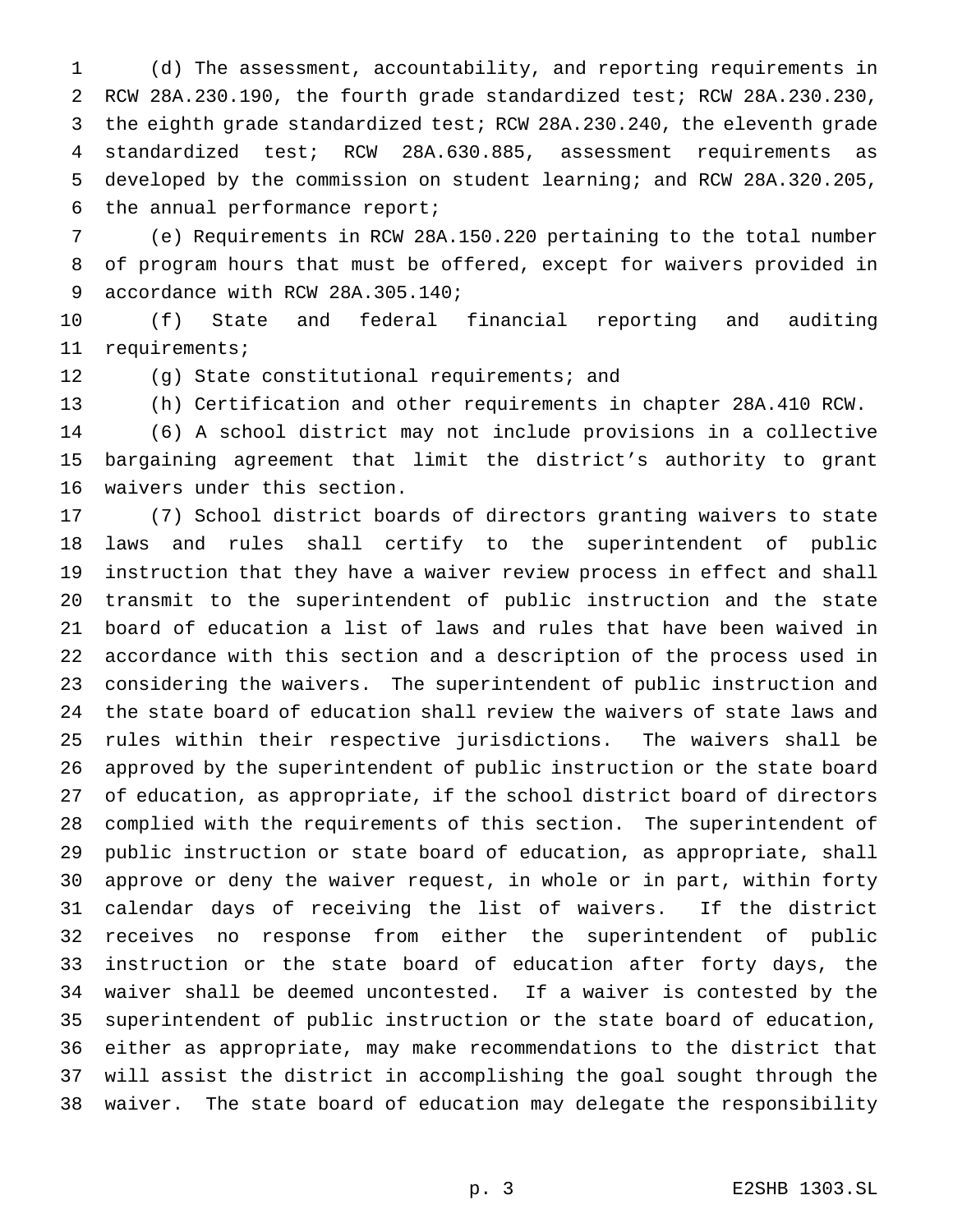for reviewing and approving or denying the waivers to its staff if an appeal procedure to the board is provided.

 (8) School district boards of directors granting waivers shall report annually to the superintendent of public instruction the impact on student learning or delivery of education services resulting from the waivers granted.

 (9) The superintendent of public instruction and state board of education shall report to the legislature by November 1, 2000, the laws and rules that have been waived in accordance with this section.

(10) This section expires June 30, 1999.

 NEW SECTION. **Sec. 3.** A new section is added to chapter 28A.150 RCW to read as follows:

 (1) Schools may obtain, in accordance with section 2 of this act, waivers from the statutory requirements in this chapter that pertain to the instructional program, operation, and management of schools. Waivers also may be obtained, in accordance with section 2 of this act, from any rules of the state board of education and superintendent of public instruction adopted to implement the statutory requirements.

(2) This section expires June 30, 1999.

# 20 \*<u>NEW SECTION.</u> Sec. 4. A new section is added to chapter 28A.155 RCW to read as follows:

 (1) Schools may obtain, in accordance with section <sup>2</sup> of this act, waivers from the statutory requirements in this chapter that pertain to the instructional program, operation, and management of schools, except that the statutory requirements of RCW 28A.155.105 and RCW 28A.155.115 may not be waived. Waivers also may be obtained, in accordance with section <sup>2</sup> of this act, from any rules of the state board of education and superintendent of public instruction adopted to implement the statutory requirements, except that any rules adopted to implement RCW 28A.155.105 and RCW 28A.155.115 may not be waived. School districts may not waive the district's obligation to meet all federal statutes applicable to the education of individuals with disabilities.

(2) This section expires June 30, 1999.

**\*Sec. 4 was vetoed. See message at end of chapter.**

 NEW SECTION. **Sec. 5.** A new section is added to chapter 28A.165 RCW to read as follows: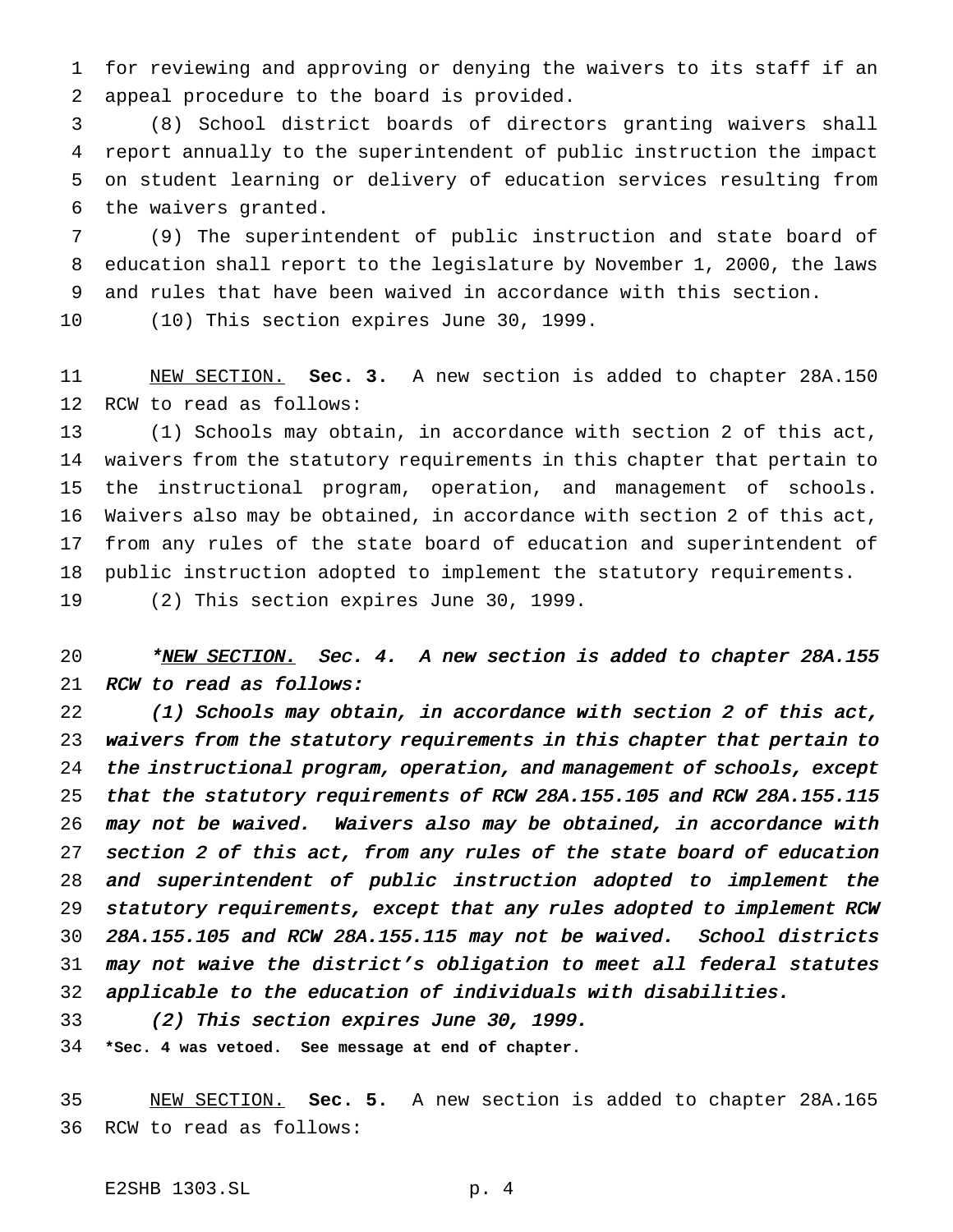(1) Schools may obtain, in accordance with section 2 of this act, waivers from the statutory requirements in this chapter that pertain to the instructional program, operation, and management of schools. Waivers also may be obtained, in accordance with section 2 of this act, from any rules of the state board of education and superintendent of public instruction adopted to implement the statutory requirements. (2) This section expires June 30, 1999.

 NEW SECTION. **Sec. 6.** A new section is added to chapter 28A.175 RCW to read as follows:

 (1) Schools may obtain, in accordance with section 2 of this act, waivers from the statutory requirements in this chapter that pertain to the instructional program, operation, and management of schools. Waivers also may be obtained, in accordance with section 2 of this act, from any rules of the state board of education and superintendent of public instruction adopted to implement the statutory requirements.

(2) This section expires June 30, 1999.

17 \*NEW SECTION. Sec. 7. A new section is added to chapter 28A.180 18 RCW to read as follows:

 (1) Schools may obtain, in accordance with section <sup>2</sup> of this act, waivers from the statutory requirements in this chapter that pertain to the instructional program, operation, and management of schools. Waivers also may be obtained, in accordance with section <sup>2</sup> of this act, from any rules of the state board of education and superintendent of public instruction adopted to implement the statutory requirements.

(2) This section expires June 30, 1999.

**\*Sec. 7 was vetoed. See message at end of chapter.**

 NEW SECTION. **Sec. 8.** A new section is added to chapter 28A.185 RCW to read as follows:

 (1) Schools may obtain, in accordance with section 2 of this act, waivers from the statutory requirements in this chapter that pertain to the instructional program, operation, and management of schools. Waivers also may be obtained, in accordance with section 2 of this act, from any rules of the state board of education and superintendent of public instruction adopted to implement the statutory requirements. (2) This section expires June 30, 1999.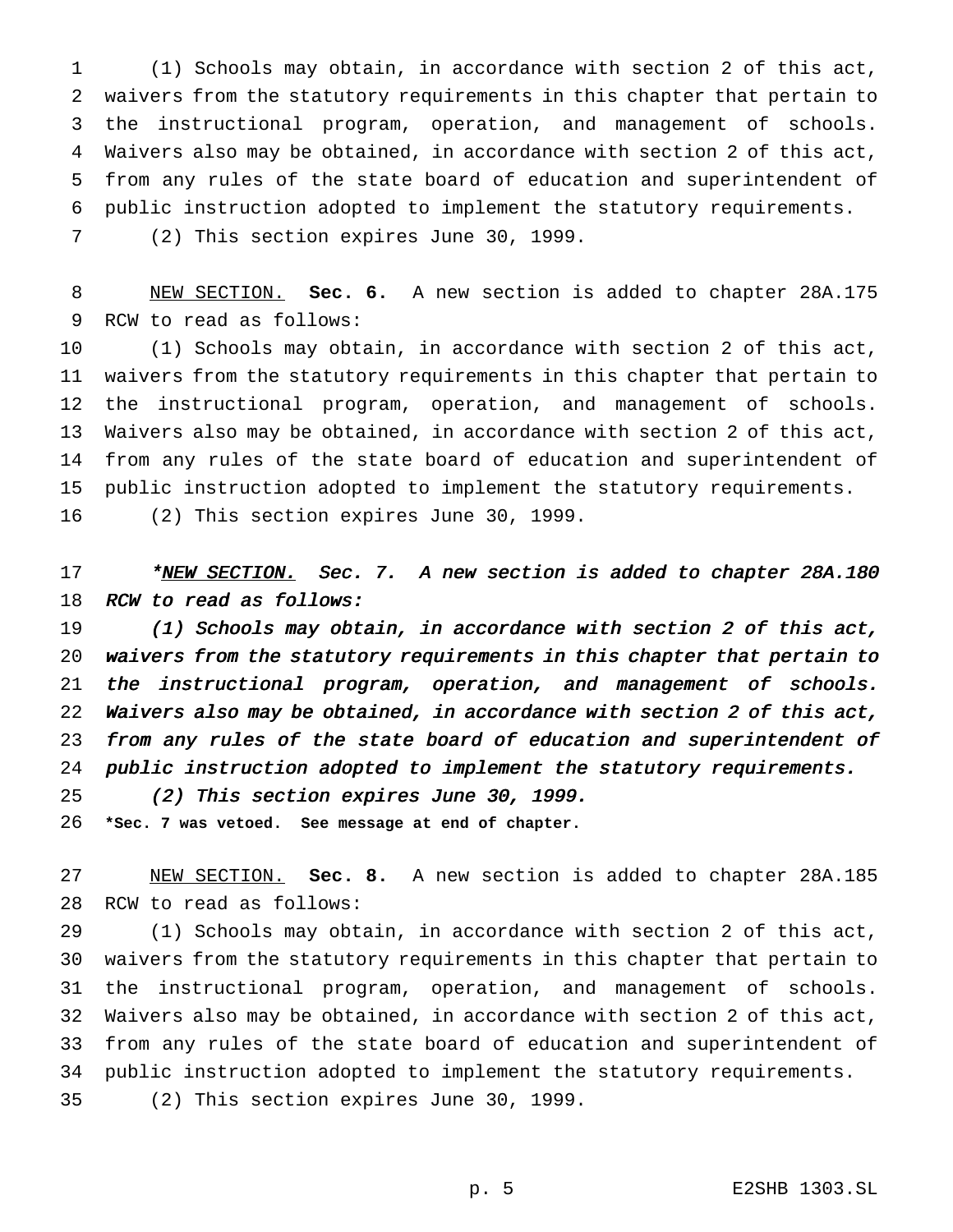NEW SECTION. **Sec. 9.** A new section is added to chapter 28A.220 RCW to read as follows:

 (1) Schools may obtain, in accordance with section 2 of this act, waivers from the statutory requirements in this chapter that pertain to the instructional program, operation, and management of schools. Waivers also may be obtained, in accordance with section 2 of this act, from any rules of the state board of education and superintendent of public instruction adopted to implement the statutory requirements.

(2) This section expires June 30, 1999.

10 \*<u>NEW SECTION.</u> Sec. 10. A new section is added to chapter 28A.225 RCW to read as follows:

 (1) Schools may obtain, in accordance with section <sup>2</sup> of this act, waivers from the statutory requirements in this chapter that pertain to the instructional program, operation, and management of schools. Waivers also may be obtained, in accordance with section <sup>2</sup> of this act, from any rules of the state board of education and superintendent of public instruction adopted to implement the statutory requirements.

(2) This section expires June 30, 1999.

**\*Sec. 10 was vetoed. See message at end of chapter.**

 NEW SECTION. **Sec. 11.** A new section is added to chapter 28A.230 RCW to read as follows:

 (1) Schools may obtain, in accordance with section 2 of this act, waivers from the statutory requirements in this chapter that pertain to the instructional program, operation, and management of schools. Waivers also may be obtained, in accordance with section 2 of this act, from any rules of the state board of education and superintendent of public instruction adopted to implement the statutory requirements. (2) This section expires June 30, 1999.

 NEW SECTION. **Sec. 12.** A new section is added to chapter 28A.235 RCW to read as follows:

 (1) Schools may obtain, in accordance with section 2 of this act, waivers from the statutory requirements in this chapter that pertain to the instructional program, operation, and management of schools. Waivers also may be obtained, in accordance with section 2 of this act, from any rules of the state board of education and superintendent of public instruction adopted to implement the statutory requirements.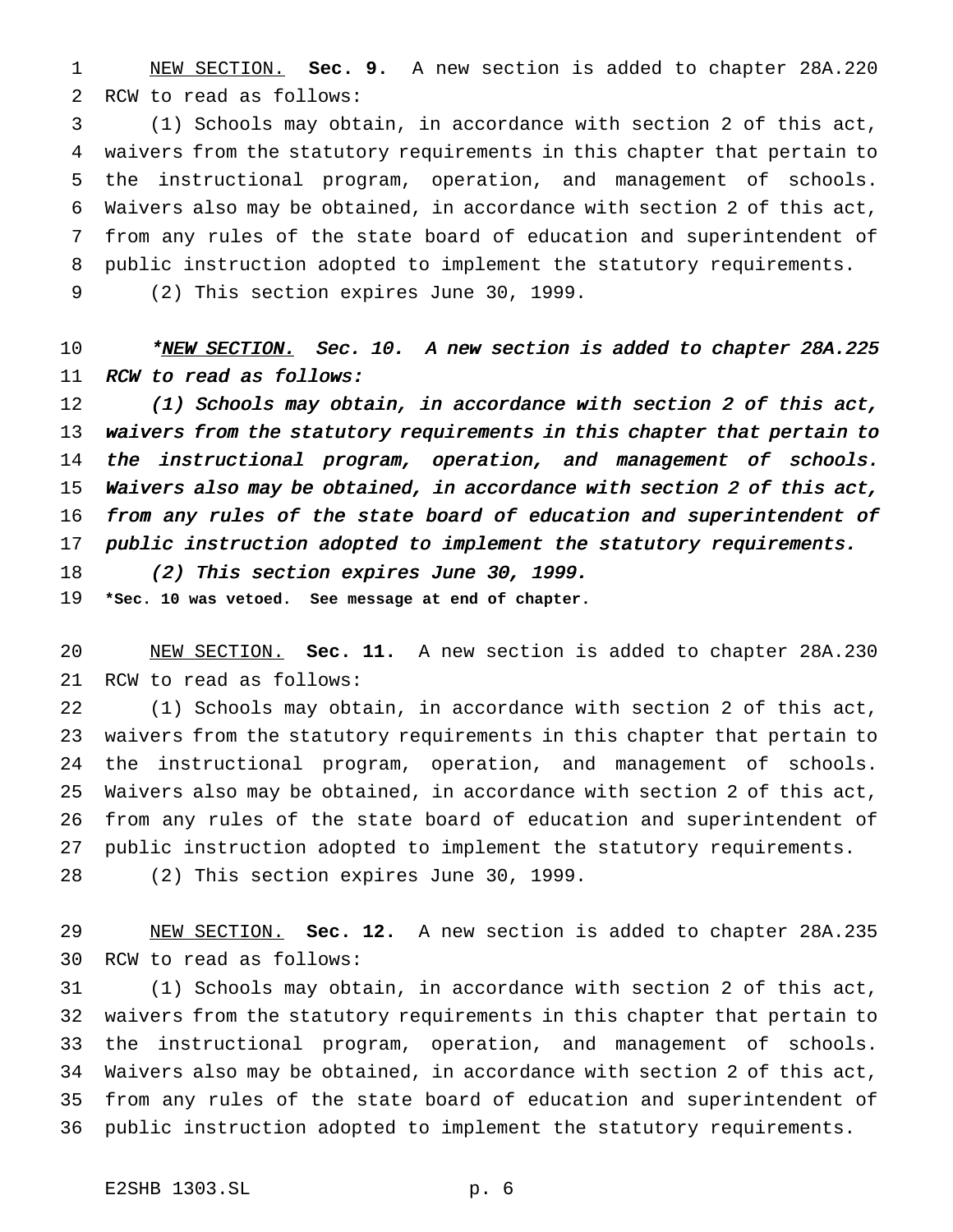(2) This section expires June 30, 1999.

 NEW SECTION. **Sec. 13.** A new section is added to chapter 28A.300 RCW to read as follows:

 (1) Schools may obtain, in accordance with section 2 of this act, waivers from the statutory requirements in this chapter that pertain to the instructional program, operation, and management of schools. Waivers also may be obtained, in accordance with section 2 of this act, from any rules of the state board of education and superintendent of public instruction adopted to implement the statutory requirements.

(2) This section expires June 30, 1999.

 NEW SECTION. **Sec. 14.** A new section is added to chapter 28A.305 RCW to read as follows:

 (1) Schools may obtain, in accordance with section 2 of this act, waivers from the statutory requirements in this chapter that pertain to the instructional program, operation, and management of schools. Waivers also may be obtained, in accordance with section 2 of this act, from any rules of the state board of education and superintendent of public instruction adopted to implement the statutory requirements.

(2) This section expires June 30, 1999.

 NEW SECTION. **Sec. 15.** A new section is added to chapter 28A.320 RCW to read as follows:

 (1) Schools may obtain, in accordance with section 2 of this act, waivers from the statutory requirements in this chapter that pertain to the instructional program, operation, and management of schools. Waivers also may be obtained, in accordance with section 2 of this act, from any rules of the state board of education and superintendent of public instruction adopted to implement the statutory requirements. No waivers may be obtained from section 2 of this act.

(2) This section expires June 30, 1999.

 NEW SECTION. **Sec. 16.** A new section is added to chapter 28A.330 RCW to read as follows:

 (1) Schools may obtain, in accordance with section 2 of this act, waivers from the statutory requirements in this chapter that pertain to the instructional program, operation, and management of schools. Waivers also may be obtained, in accordance with section 2 of this act,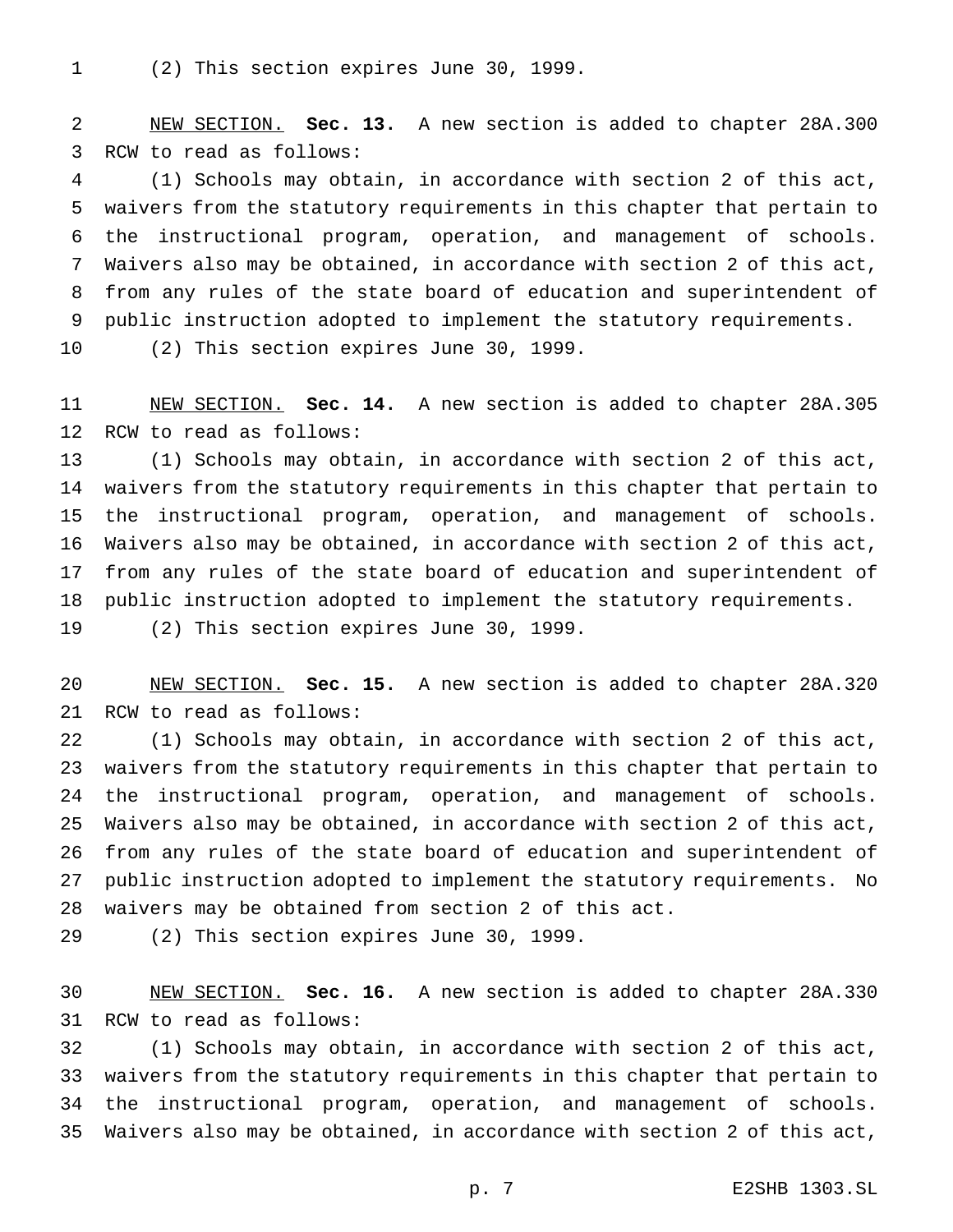from any rules of the state board of education and superintendent of public instruction adopted to implement the statutory requirements.

(2) This section expires June 30, 1999.

 NEW SECTION. **Sec. 17.** A new section is added to chapter 28A.400 RCW to read as follows:

 (1) Schools may obtain, in accordance with section 2 of this act, waivers from the statutory requirements in this chapter that pertain to the instructional program, operation, and management of schools. Waivers also may be obtained, in accordance with section 2 of this act, from any rules of the state board of education and superintendent of public instruction adopted to implement the statutory requirements. (2) This section expires June 30, 1999.

 NEW SECTION. **Sec. 18.** A new section is added to chapter 28A.405 RCW to read as follows:

 (1) Schools may obtain, in accordance with section 2 of this act, waivers from the statutory requirements in this chapter that pertain to the instructional program, operation, and management of schools. Waivers also may be obtained, in accordance with section 2 of this act, from any rules of the state board of education and superintendent of public instruction adopted to implement the statutory requirements. (2) This section expires June 30, 1999.

 NEW SECTION. **Sec. 19.** A new section is added to chapter 28A.600 RCW to read as follows:

 (1) Schools may obtain, in accordance with section 2 of this act, waivers from the statutory requirements in this chapter that pertain to the instructional program, operation, and management of schools. Waivers also may be obtained, in accordance with section 2 of this act, from any rules of the state board of education and superintendent of public instruction adopted to implement the statutory requirements.

(2) This section expires June 30, 1999.

31 \*NEW SECTION. Sec. 20. A new section is added to chapter 28A.640 RCW to read as follows:

 (1) Schools may obtain, in accordance with section <sup>2</sup> of this act, waivers from the statutory requirements in this chapter that pertain to the instructional program, operation, and management of schools.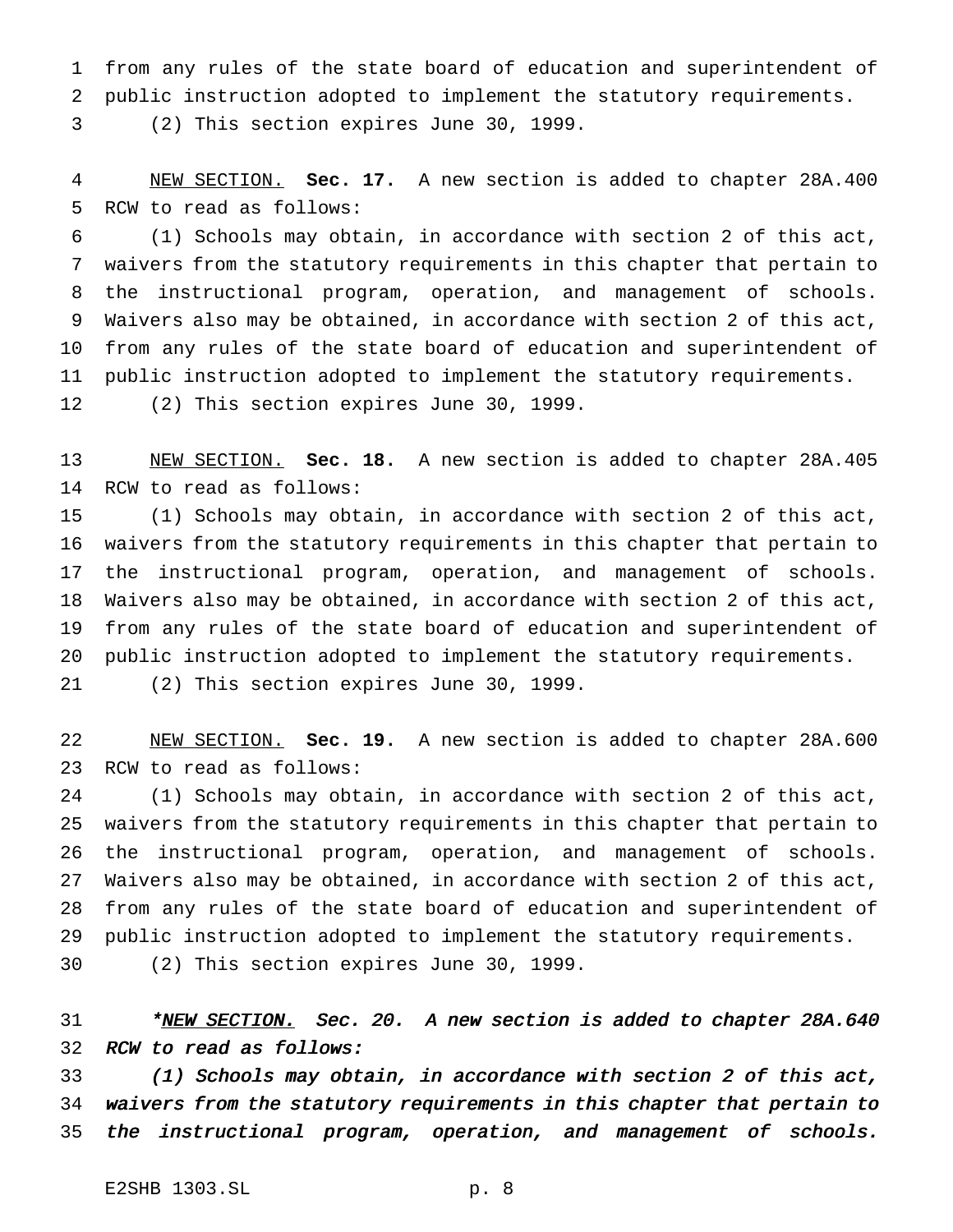Waivers also may be obtained, in accordance with section <sup>2</sup> of this act, from any rules of the state board of education and superintendent of public instruction adopted to implement the statutory requirements.

(2) This section expires June 30, 1999.

**\*Sec. 20 was vetoed. See message at end of chapter.**

 \*Sec. 21. RCW 28A.405.100 and <sup>1994</sup> <sup>c</sup> <sup>115</sup> <sup>s</sup> <sup>1</sup> are each amended to read as follows:

 (1) The superintendent of public instruction shall establish and may amend from time to time minimum criteria for the evaluation of the professional performance capabilities and development of certificated classroom teachers and certificated support personnel. For classroom teachers the criteria shall be developed in the following categories: 13 Instructional skill; classroom management, professional preparation and 14 scholarship; effort toward improvement when needed; the handling of student discipline and attendant problems; and interest in teaching 16 pupils and knowledge of subject matter.

 Every board of directors shall, in accordance with procedure provided in RCW 41.59.010 through 41.59.170, 41.59.910 and 41.59.920, establish evaluative criteria and procedures for all certificated classroom teachers and certificated support personnel. The evaluative criteria must contain as <sup>a</sup> minimum the criteria established by the superintendent of public instruction pursuant to this section and must be prepared within six months following adoption of the superintendent of public instruction's minimum criteria. The district must certify to the superintendent of public instruction that evaluative criteria have been so prepared by the district.

 Except as provided in subsection (5) of this section, it shall be the responsibility of <sup>a</sup> principal or his or her designee to evaluate all certificated personnel in his or her school. During each school year all classroom teachers and certificated support personnel, hereinafter referred to as "employees" in this section, shall be observed for the purposes of evaluation at least twice in the performance of their assigned duties. Total observation time for each employee for each school year shall be not less than sixty minutes. Following each observation, or series of observations, the principal or other evaluator shall promptly document the results of the observation in writing, and shall provide the employee with <sup>a</sup> copy thereof within three days after such report is prepared. New employees shall be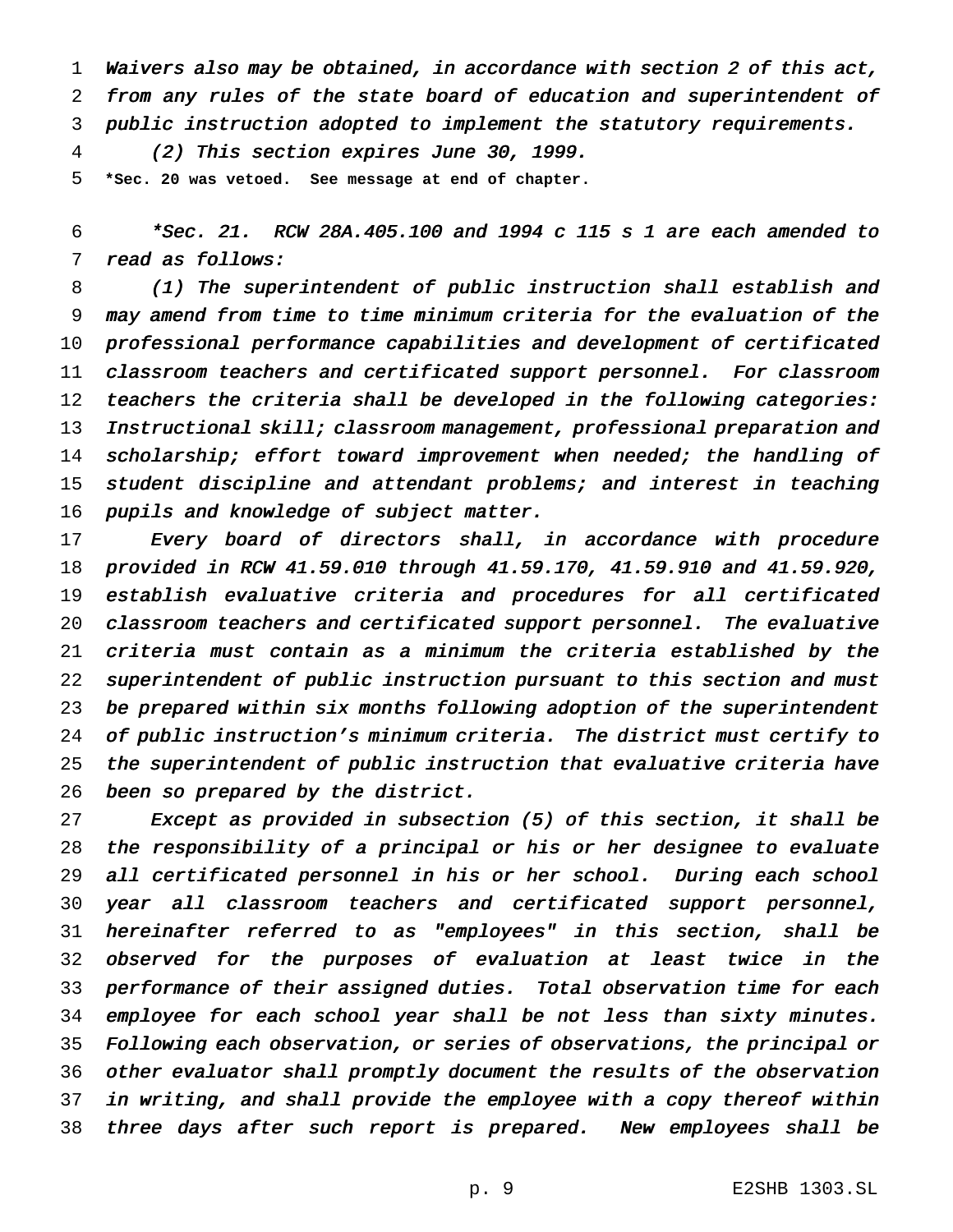1 observed at least once for <sup>a</sup> total observation time of thirty minutes 2 during the first ninety calendar days of their employment period.

3 ((Every)) At any time after October 15th, an employee whose work is 4 judged unsatisfactory based on district evaluation criteria shall be 5 notified in writing of ((stated)) the specific areas of deficiencies 6 along with <sup>a</sup> ((suggested specific and)) reasonable program for 7 improvement ((on or before February 1st of each year)). During the 8 period of probation, the employee may not be transferred from the 9 supervision of the original evaluator. Improvement of performance or 10 probable cause for nonrenewal must occur and be documented by the 11 original evaluator before any consideration of a request for transfer 12 or reassignment as contemplated by either the individual or the school 13 district. A probationary period of sixty school days shall be 14 established ((beginning on or before February 1st and ending no later 15 than May 1st)). The establishment of a probationary period does not 16 adversely affect the contract status of an employee within the meaning 17 of RCW 28A.405.300. The purpose of the probationary period is to give 18 the employee opportunity to demonstrate improvements in his or her 19 areas of deficiency. The establishment of the probationary period and 20 the giving of the notice to the employee of deficiency shall be by the 21 school district superintendent and need not be submitted to the board 22 of directors for approval. During the probationary period the 23 evaluator shall meet with the employee at least twice monthly to 24 supervise and make <sup>a</sup> written evaluation of the progress, if any, made 25 by the employee. The evaluator may authorize one additional 26 certificated employee to evaluate the probationer and to aid the 27 employee in improving his or her areas of deficiency; such additional 28 certificated employee shall be immune from any civil liability that 29 might otherwise be incurred or imposed with regard to the good faith 30 performance of such evaluation. The probationer may be removed from 31 probation if he or she has demonstrated improvement to the satisfaction 32 of the principal in those areas specifically detailed in his or her 33 initial notice of deficiency and subsequently detailed in his or her 34 improvement program. Lack of necessary improvement ((shall be)) during 35 the established probationary period, as specifically documented in 36 writing with notification to the probationer and shall constitute 37 grounds for <sup>a</sup> finding of probable cause under RCW 28A.405.300 or 38 28A.405.210.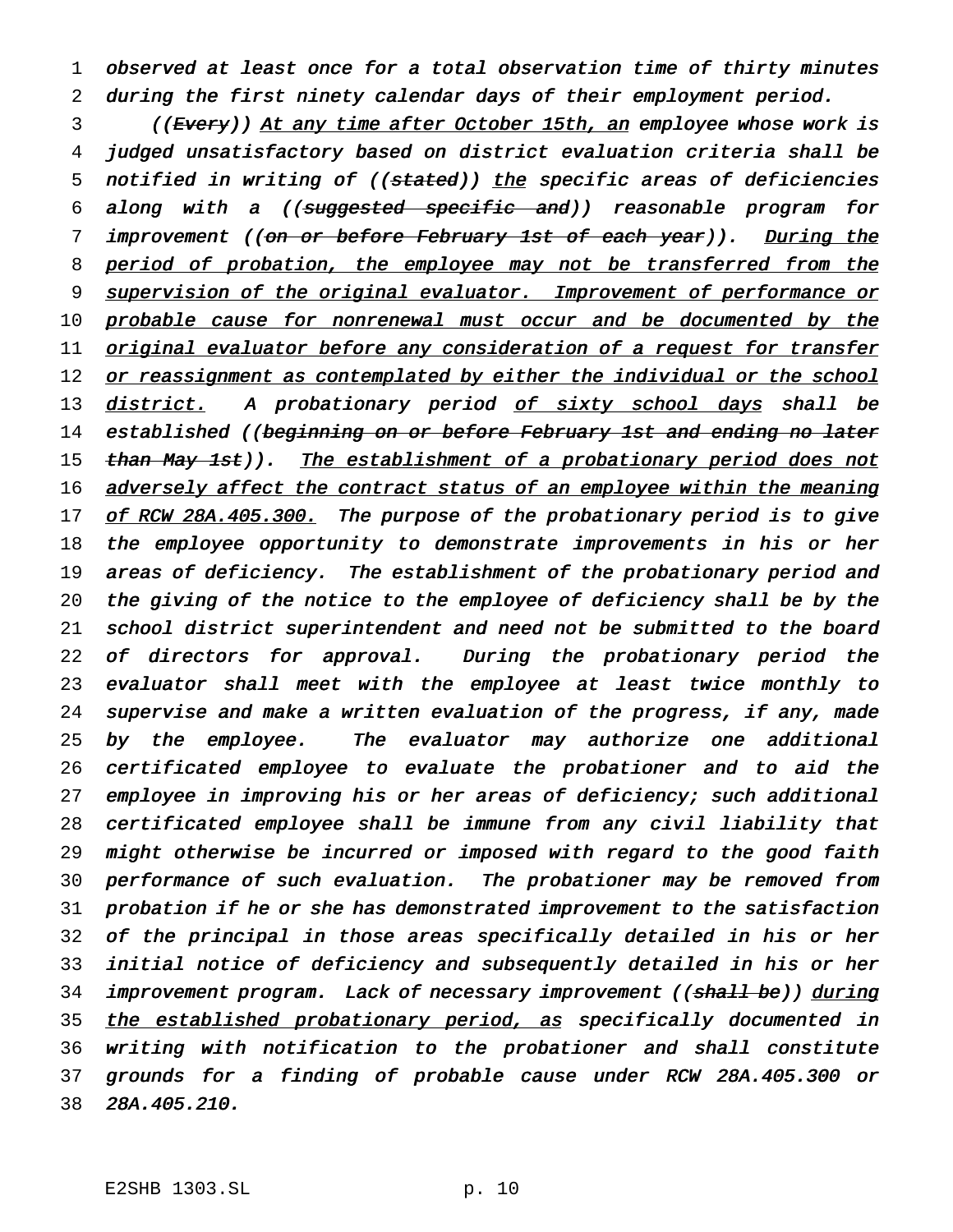1 (The establishment of a probationary period shall not be deemed to 2 adversely affect the contract status of an employee within the meaning 3 of RCW 28A.405.300.)

 Immediately following the completion of <sup>a</sup> probationary period that does not produce performance changes detailed in the initial notice of deficiencies and improvement program, the employee may be removed from 7 his or her assignment and placed into an alternative assignment for the 8 remainder of the school year. This reassignment may not displace 9 another employee nor may it adversely affect the probationary 10 employee's compensation or benefits for the remainder of the employee's 11 contract year. If such reassignment is not possible, the district may, 12 at its option, place the employee on paid leave for the balance of the 13 contract term.

 (2) Every board of directors shall establish evaluative criteria and procedures for all superintendents, principals, and other administrators. It shall be the responsibility of the district 17 superintendent or his or her designee to evaluate all administrators. Such evaluation shall be based on the administrative position job description. Such criteria, when applicable, shall include at least the following categories: Knowledge of, experience in, and training in recognizing good professional performance, capabilities and 22 development; school administration and management; school finance; professional preparation and scholarship; effort toward improvement 24 when needed; interest in pupils, employees, patrons and subjects taught in school; leadership; and ability and performance of evaluation of school personnel.

 (3) Each certificated employee shall have the opportunity for confidential conferences with his or her immediate supervisor on no less than two occasions in each school year. Such confidential conference shall have as its sole purpose the aiding of the administrator in his or her assessment of the employee's professional performance.

 (4) The failure of any evaluator to evaluate or supervise or cause the evaluation or supervision of certificated employees or administrators in accordance with this section, as now or hereafter amended, when it is his or her specific assigned or delegated responsibility to do so, shall be sufficient cause for the nonrenewal of any such evaluator's contract under RCW 28A.405.210, or the discharge of such evaluator under RCW 28A.405.300.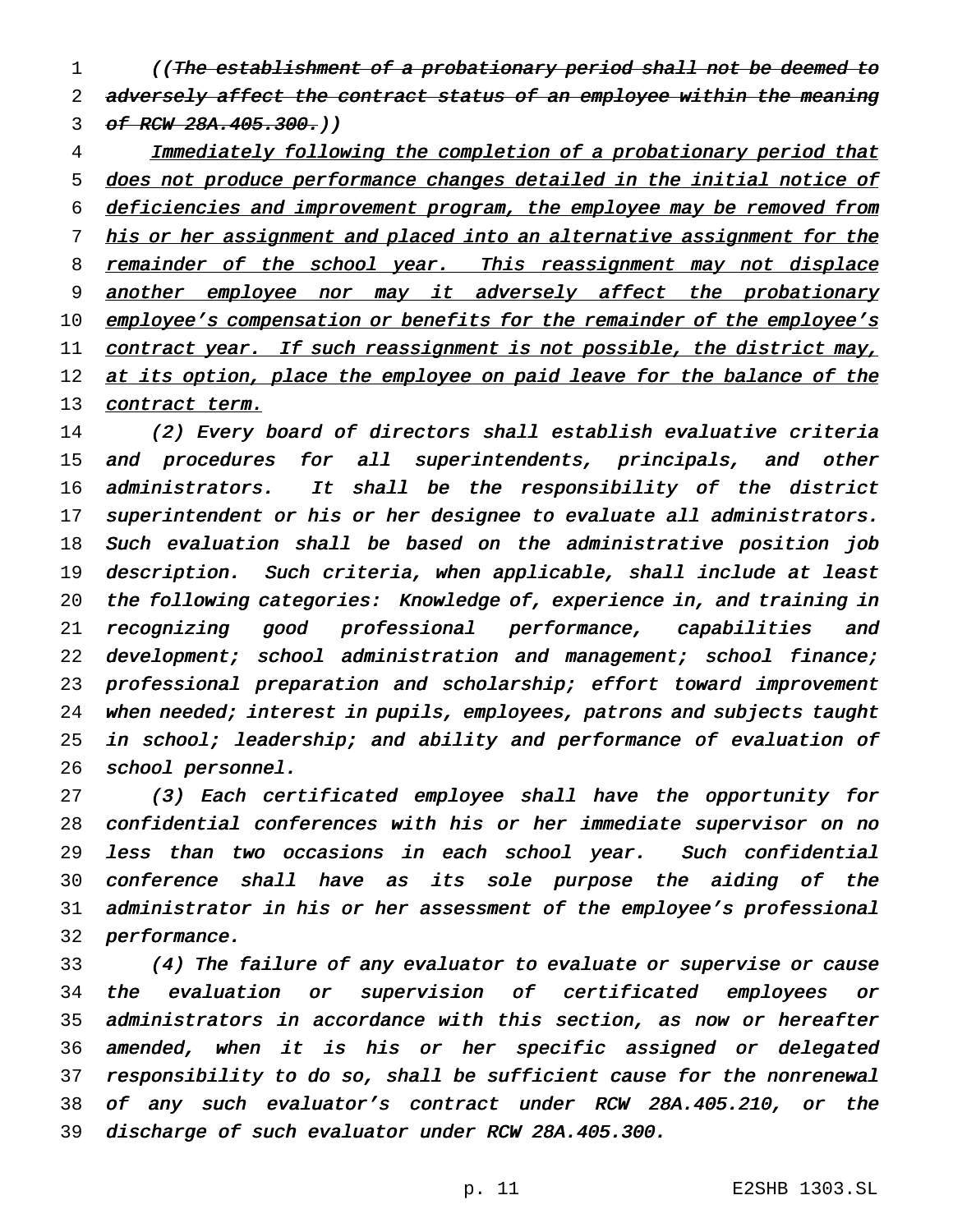(5) After an employee has four years of satisfactory evaluations under subsection (1) of this section, <sup>a</sup> school district may use <sup>a</sup> short form of evaluation, <sup>a</sup> locally bargained evaluation emphasizing professional growth, an evaluation under subsection (1) of this section, or any combination thereof. The short form of evaluation shall include either <sup>a</sup> thirty minute observation during the school year with <sup>a</sup> written summary or <sup>a</sup> final annual written evaluation based on the criteria in subsection (1) of this section and based on at least two observation periods during the school year totaling at least sixty minutes without <sup>a</sup> written summary of such observations being prepared. However, the evaluation process set forth in subsection (1) of this 12 section shall be followed at least once every three years unless this time is extended by <sup>a</sup> local school district under the bargaining 14 process set forth in chapter 41.59 RCW. The employee or evaluator may require that the evaluation process set forth in subsection (1) of this section be conducted in any given school year. No evaluation other 17 than the evaluation authorized under subsection (1) of this section may be used as <sup>a</sup> basis for determining that an employee's work is unsatisfactory under subsection (1) of this section or as probable cause for the nonrenewal of an employee's contract under RCW 28A.405.210 unless an evaluation process developed under chapter 41.59 RCW determines otherwise.

(6) This section expires June 30, 1999.

**\*Sec. 21 was vetoed. See message at end of chapter.**

 **Sec. 22.** RCW 41.59.935 and 1990 c 33 s 571 are each amended to read as follows:

27 (1) Nothing in this chapter shall be construed to grant employers or employees the right to reach agreements regarding:

29 (a) Salary or compensation increases in excess of those authorized in accordance with RCW 28A.150.410 and 28A.400.200; or

 (b) Limiting the employer's authority to grant waivers under section 2 of this act.

(2) This section expires June 30, 1999.

 **Sec. 23.** RCW 28A.630.945 and 1995 c 208 s 1 are each amended to read as follows:

 (1) The state board of education, where appropriate, or the superintendent of public instruction, where appropriate, may grant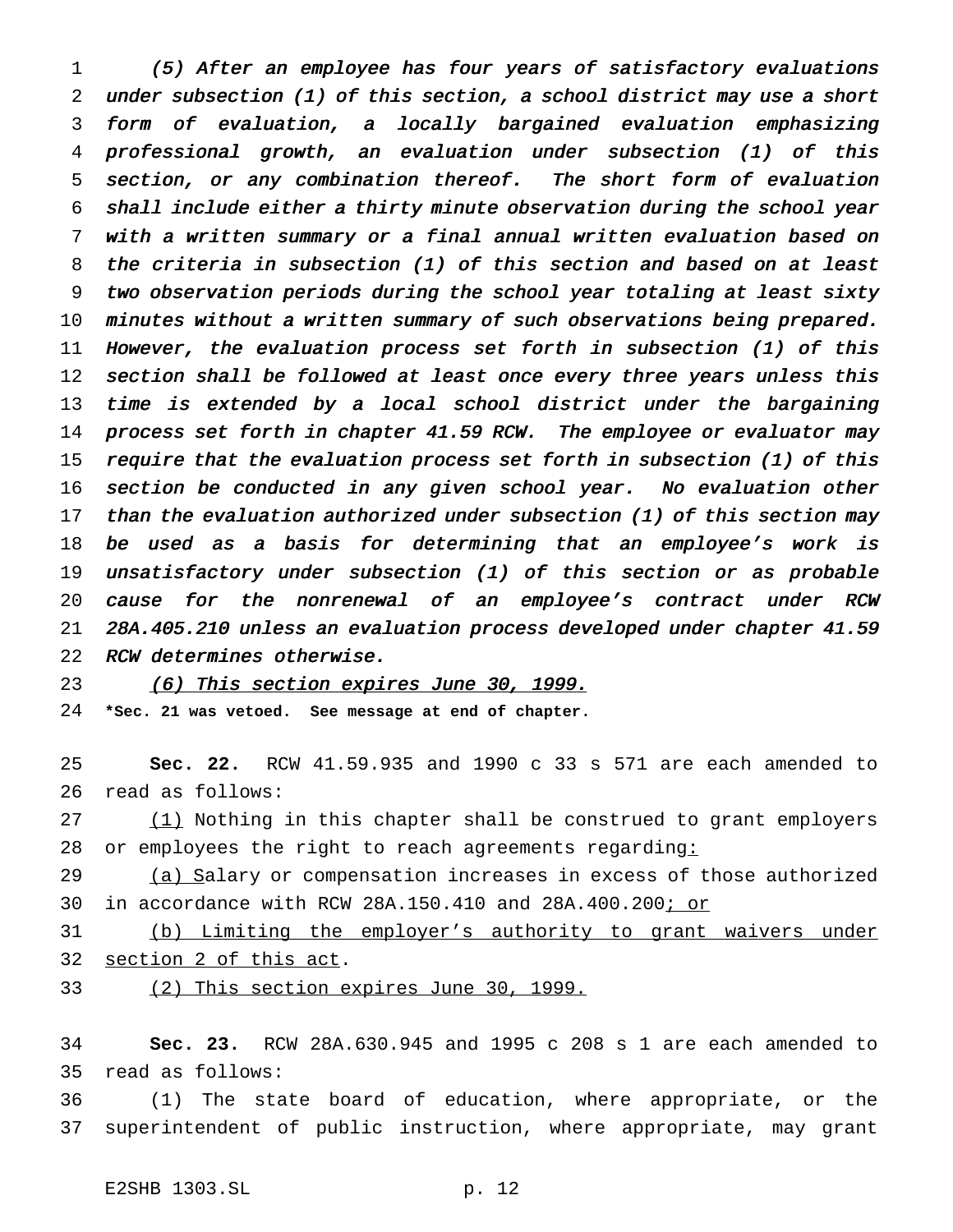waivers to districts from the provisions of statutes or rules relating to: The length of the school year; student-to-teacher ratios; and other administrative rules that in the opinion of the state board of education or the opinion of the superintendent of public instruction may need to be waived in order for a district to implement a plan for restructuring its educational program or the educational program of individual schools within the district.

 (2) School districts may use the application process in RCW 28A.305.140 or 28A.300.138 to apply for the waivers under subsection (1) of this section.

11 (3) ((The joint select committee on education restructuring shall 12 study which waivers of state laws or rules are necessary for school 13 districts to implement education restructuring. The committee shall 14 study whether the waivers are used to implement specific essential academic learning requirements and student learning goals. The 16 committee shall study the availability of waivers under the schools for 17 the twenty-first century program created by chapter 525, Laws of 1987, 18 and the use of those waivers by schools participating in that program. 19 The committee shall also study the use of waivers authorized under RCW 28A.305.140. The committee shall report its findings to the 21 <del>legislature by December 1, 1997</del>)) This section expires June 30, 1999.

 NEW SECTION. **Sec. 24.** The superintendent of public instruction, in collaboration with school district personnel and the state board of education, shall conduct a study to identify additional actions that can be taken to increase flexibility for individual schools and school districts. The study shall review the superintendent of public instruction's rule-making process, the granting of waivers from provisions of collective bargaining agreements, and other policies and practices that reduce school and school district flexibility. The study shall be submitted to the education committees of the senate and house of representatives by December 1, 1997.

> Passed the House April 26, 1997. Passed the Senate April 18, 1997. Approved by the Governor May 20, 1997, with the exception of certain items that were vetoed. Filed in Office of Secretary of State May 20, 1997.

Note: Governor's explanation of partial veto is as follows:

 "I am returning herewith, without my approval as to sections 4, 7, 10, 20 and 21, Engrossed Second Substitute House Bill No. 1303 entitled: